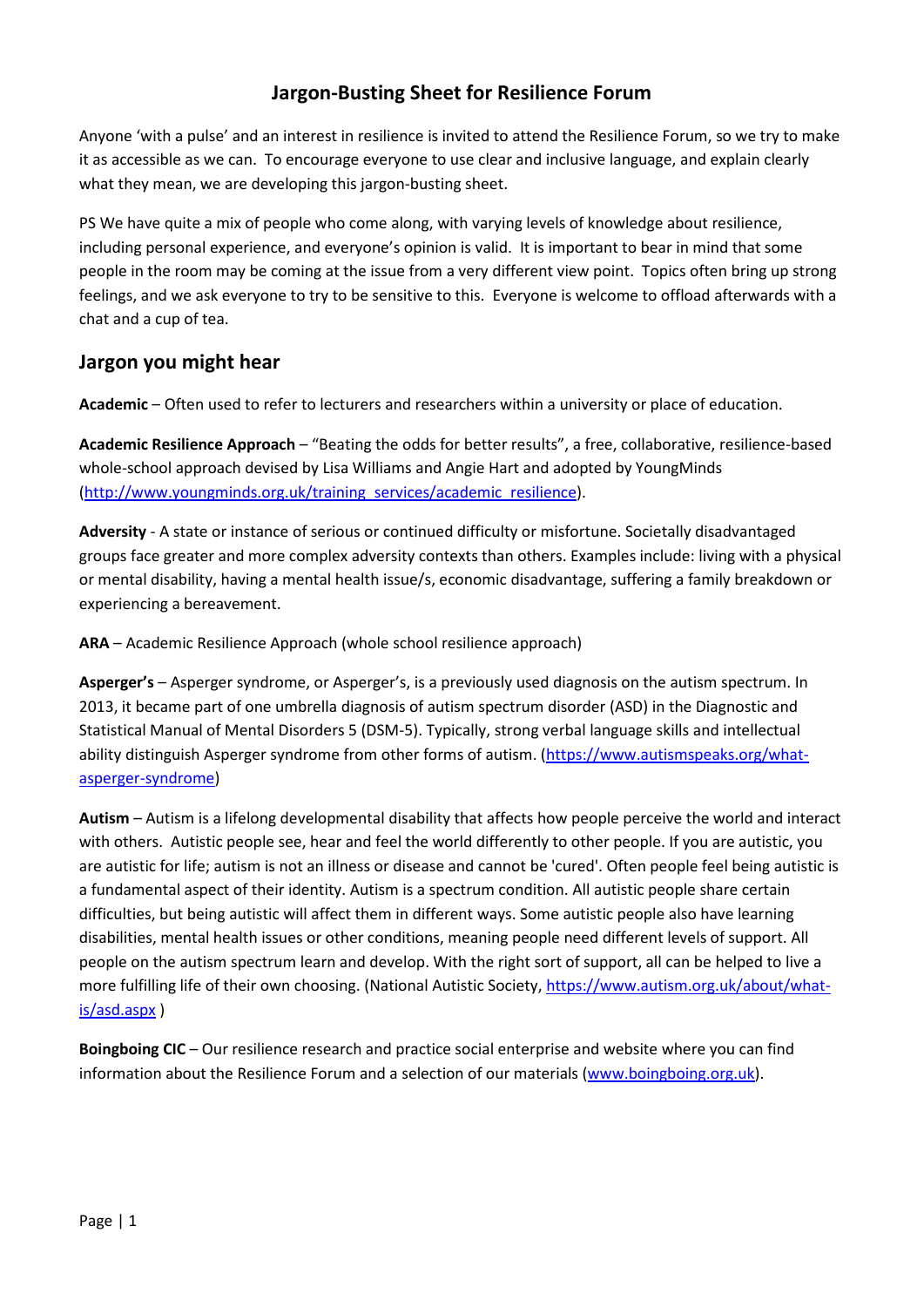**CAMHS** – Child & Adolescent Mental Health Service – a service that specialises in providing help and treatment for children and young people with emotional, behavioural and mental health difficulties.

**Clinical –** Involving or relating to the direct medical treatment or testing of patients.

**CMHT** – Community Mental Health Team, community-based services for people who are experiencing mental health issues, from mental health professionals such as community mental health nurses, social workers, occupational therapists, support time recovery workers, administration workers, psychiatrists & psychologists.

**Collaborative** - Collaboration is when two or more people or groups work together through idea-sharing and thinking to accomplish a common goal. It is teamwork taken to a higher level. We believe that effective collaboration can produce new insight and innovation through synergies of different views, perspectives and experiences.

**Community of Practice (CoP)** – Communities that bring together individuals with different backgrounds but a shared passion, where everybody's knowledge and contribution is treated as equal. The Resilience Forum itself can be considered as an on-going open-ended CoP with an open membership.

**Complex needs** - People with complex needs are understood as having multiple issues in their lives which can include: mental health and/or addictions, developmental issues, involvement in the Criminal Justice system, problems finding and maintaining housing etc. These needs, often in combination with one another, require individuals to access services and support from a wide variety of government systems and community organizations. [\(http://navnetnl.ca/needs/\)](http://navnetnl.ca/needs/)

**Constellated disadvantage** – Being subjected to multiple forms of risk and adversity, which can cause a domino effect. For example, having a mental health issue meaning that you're more likely to be unemployed and the lack of income resulting in an increased risk of homelessness.

**Co-production** – Co-production is a way of working that utilises the experience, knowledge and skills of a range of stakeholders to design, produce and deliver better services and resources. It is a highly participative version of "engagement", which is perhaps a more familiar term for some. It is a value-based approach underpinned by principles such as inclusivity, asset-based, mutuality or reciprocity, co-operation, active agency and disruption of traditional power dynamics.

**CRSJ** – Centre of Resilience for Social Justice (University of Brighton)

**CUPP** – The Community-University Partnership Programme at the University of Brighton, which aims to create lasting partnerships between local communities and the University, helping develop ideas into projects, providing start-up funding, and helping networks and communities of practice to develop [\(http://www.brighton.ac.uk/cupp/\)](http://www.brighton.ac.uk/cupp/).

**EHWB** – Emotional Health and Wellbeing

**Evidence-base** – The collection of knowledge and research results in a particular subject area.

**Evidence-based practice** – Locating, evaluating, and using up-to-date and valid research findings, to inform decision making at work (or at home).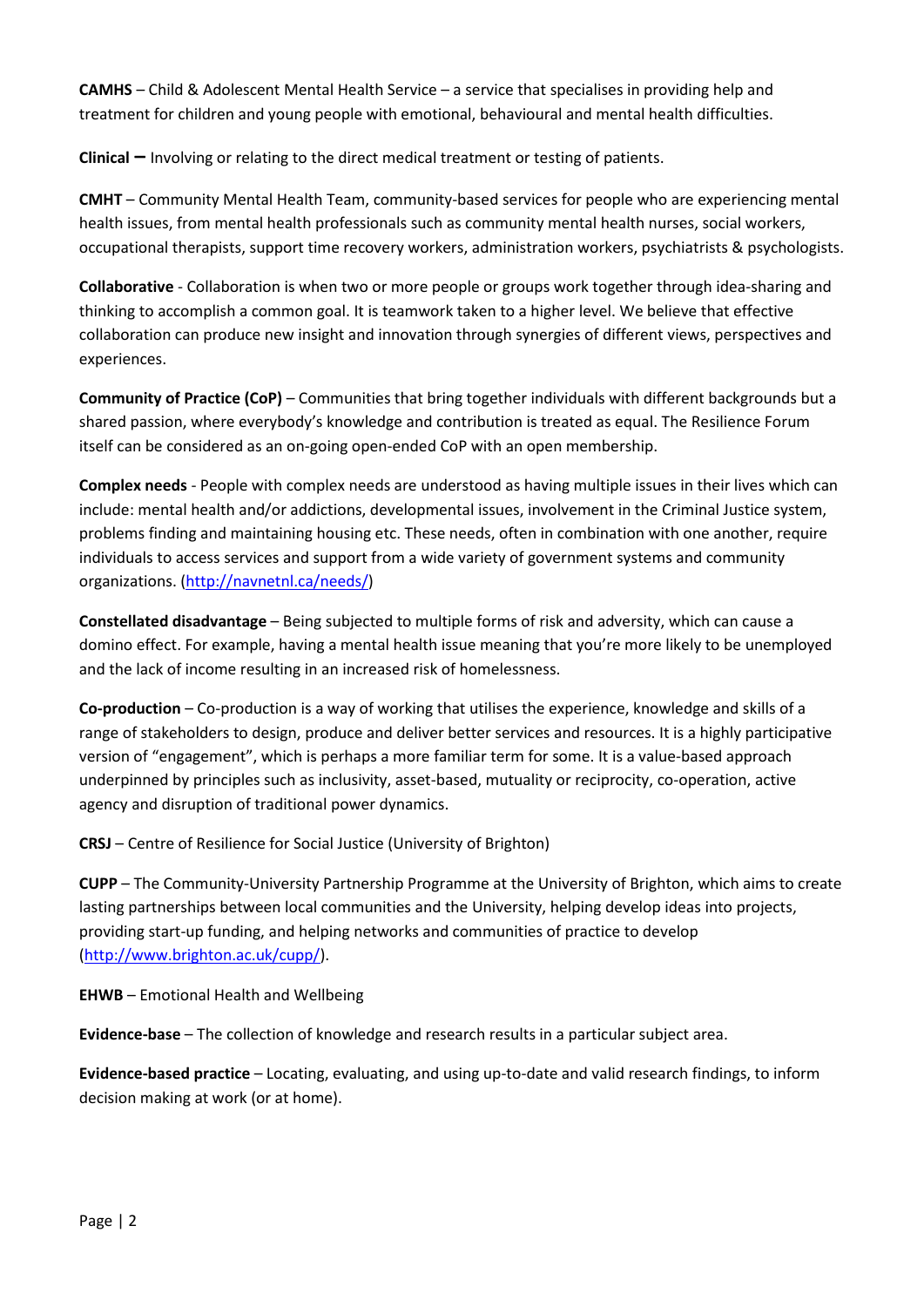**Hidden and visible disability** – A visible disability is a disability that another person could see just by looking at the person e.g. people who have had limbs amputated, wheelchair users or people who have Down Syndrome. A hidden disability is one which people wouldn't be able to see immediately. For example, some learning disabilities, bipolar disorder, OCD or ME.

**IRT** – Introduction to Resilient Therapy (training course)

**Kinship carer** – A type of care and living arrangement for a child who has to live away from his or her parental home, and is cared for full-time by a member of the child's extended family or a friend, often a grandparent, older sibling, aunt, or family friend [\(http://www.kinshipcareuk.org.uk/\)](http://www.kinshipcareuk.org.uk/).

**Learning difficulty/disability** – Learning disability covers a wide range of abilities and needs. It can be associated with greater challenges in everyday activities – for example household tasks, socialising or managing money – which affects someone for their whole life. People with a learning disability might take longer to learn and may need support to develop new skills, understand complicated information and interact with other people. The level of support someone needs depends on the individual. For example, someone with a mild learning disability may only need support with things like getting a job. However, someone with a severe or profound learning disability may need full-time care and support with every aspect of their life – they may also have physical disabilities. People with certain specific conditions can have a learning disability too. For example, people with Down's syndrome and some people with autism have a learning disability. It's important to remember that with the right support, most people with a learning disability in the UK can lead independent lives. [\(www.mencap.org.uk/learning-disability-explained/what-learning-disability](http://www.mencap.org.uk/learning-disability-explained/what-learning-disability) ). It is also important to remember that people with learning disabilities/difficulties are also very skilled in other aspects of their lives, depending on the disability and the individual.

**Participatory Action Research** - Participatory Action Research (PAR) is an approach to enquiry which has been used since the 1940s. It involves researchers and participants working together to understand a problematic situation and change it for the better. There are many definitions of the approach, which share some common elements. PAR uses a range of different methods, both qualitative and quantitative. (www.participatorymethods.org)

**Pathologizing –** To label someone as abnormal because they live with a medical condition, disability or mental health disorder.

**PhD student** – A university student working towards an advanced degreed called a "doctorate" by undertaking an original piece of research work and writing a very long dissertation that very few people will read.

**Practitioner** – Broad term for a person engaged in the 'practice' of a profession or occupation, often used to refer to youth workers, community workers, social workers, nurses, teachers etc.

**Research** - The systematic investigation into and study of materials and sources in order to establish facts and reach new conclusions.

**Resilience** – "Positive adaptation to adversity despite serious threats to adaptation or development" (Masten, 1994), "Doing better than you'd think given the circumstances" or "Beating the odds whilst also changing the odds".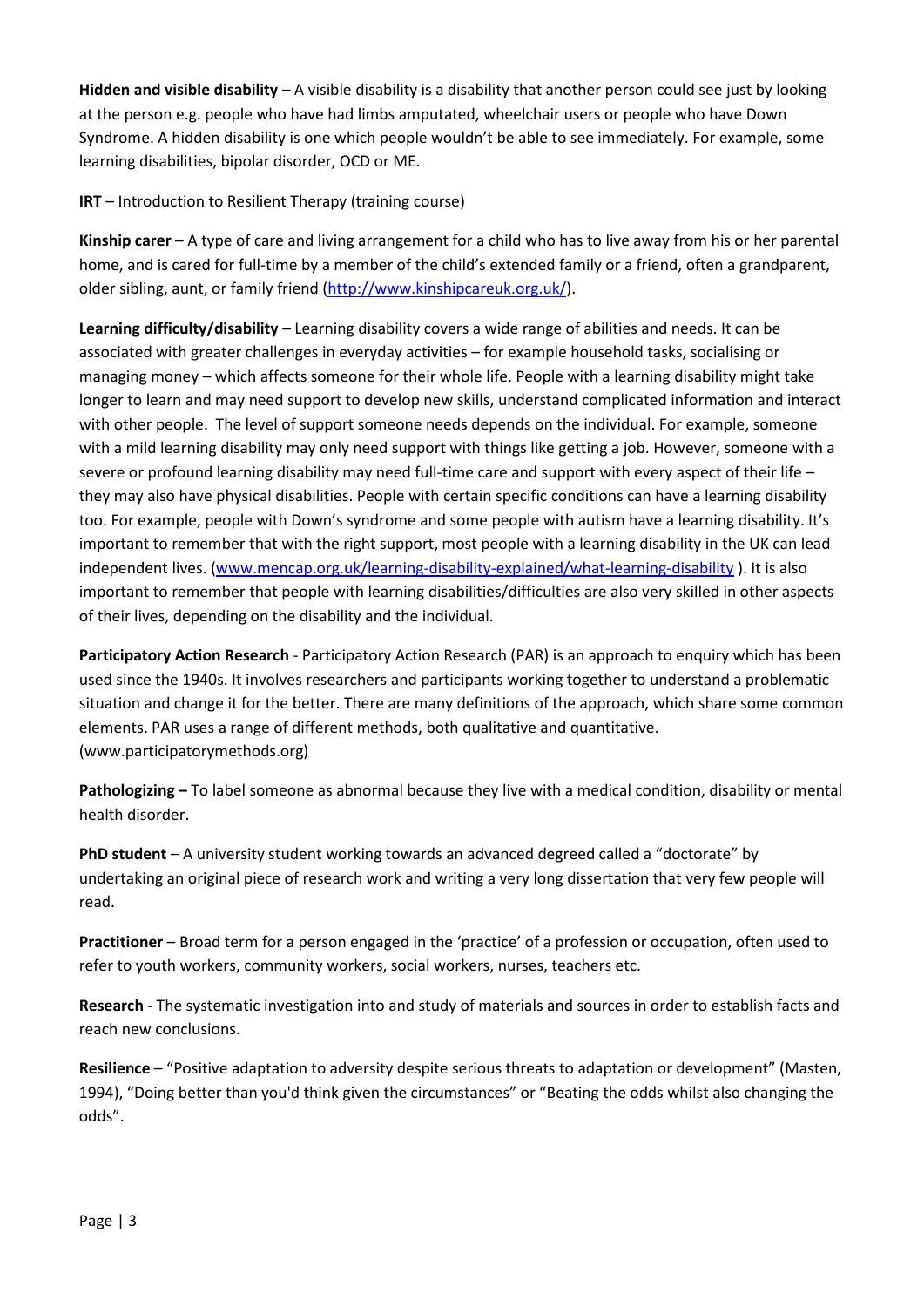**Resilience Framework** – The Resilience Framework (Hart, Blincow and Thomas, 2007) is based on Resilient Therapy (RT), the name we've given to the set of ideas and practices, or 'Resilient Moves' originally developed by Angie Hart and Derek Blincow, with help from Helen Thomas, with people can do or be supported to do in order to become more resilient.

**Resilient Therapy (RT)** – The name we've given to the set of ideas and practices originally developed by Angie Hart and Derek Blincow, with help from Helen Thomas, after looking at research evidence, practice experience and parenting knowledge.

**SEMH** – Social, emotional and mental health (SEMH) Children and young people may experience a wide range of social and emotional difficulties, which manifest themselves in many ways. These may include becoming withdrawn or isolated, as well as displaying challenging, disruptive or disturbing behaviour. These behaviours may reflect underlying mental health difficulties such as anxiety or depression, self-harming, substance misuse, eating disorders or physical symptoms that are medically unexplained. Other children and young people may have disorders such as attention deficit disorder, attention deficit hyperactive disorder or attachment disorder. (SEND Code of Practice, Jan 2015,

[https://assets.publishing.service.gov.uk/government/uploads/system/uploads/attachment\\_data/file/398815/](https://assets.publishing.service.gov.uk/government/uploads/system/uploads/attachment_data/file/398815/SEND_Code_of_Practice_January_2015.pdf) SEND Code of Practice January 2015.pdf )

**SENCO** - Special Educational Needs Co-ordinator, the person within a school who co-ordinates additional support for pupils with SEN (Special Educational Needs) and liaise with their parents, teachers and other professionals who are involved with them to develop effective ways of overcoming barriers to a child's learning and ensuring they receive effective teaching.

**SEND** – Special Educational Needs and Disability. This term is most commonly used in education, social care and health services.

**Service user** – Someone who has, does or will receive a voluntary or statutory 'service' such as social services, medical or mental health services. This includes young people with experience of being looked after in care, people with learning difficulties, mental health service users, older people, people with physically and/or sensory issues, people using palliative care services and people with drug and alcohol problems [\(http://www.scie.org.uk/publications/guides/guide04/gs/10-3.asp\)](http://www.scie.org.uk/publications/guides/guide04/gs/10-3.asp).

**SHS** – The School of Health Sciences, within the University of Brighton where the CRSJ and Boingboing are based.

**UoB** – The University of Brighton.

**YP/Young person** – The definition of 'young person is up for debate. However, it is usually under the age of 18, or under 25 for young people with more complex needs or additional challenges.

## **Resilience Potions (Sections of the Resilience Framework)**

**Basics** – The essential necessities needed for life such as: good enough housing, living free from prejudice and discrimination, enough money to live and a healthy diet.

**Belonging** – This potion helps a person to form good relationships with family and friends. Resilient moves from this potion include: The more healthy relationships the better, take what you can from relationships